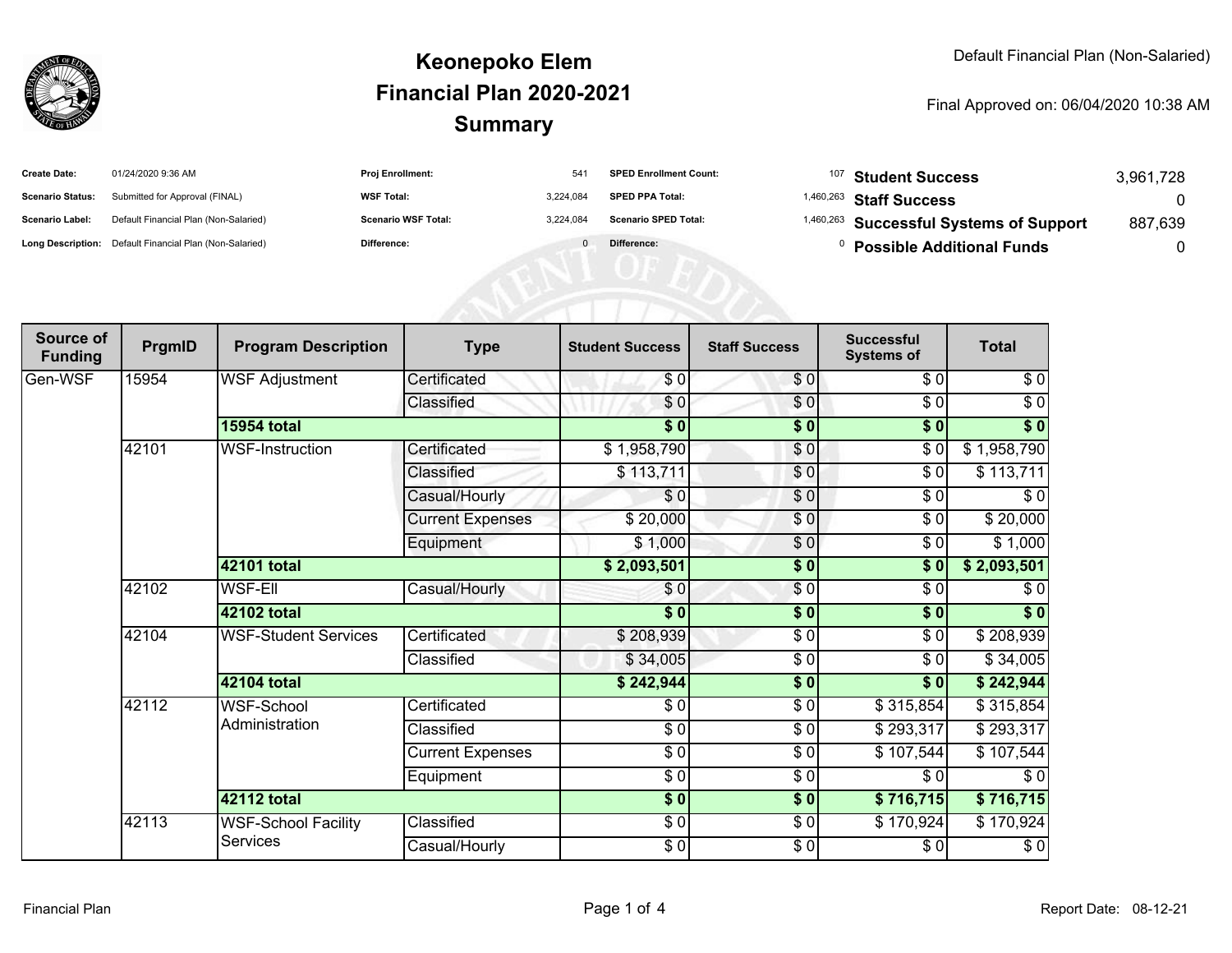

## **SummaryKeonepoko ElemFinancial Plan 2020-2021**

Final Approved on: 06/04/2020 10:38 AM

| Source of<br><b>Funding</b> | PrgmID           | <b>Program Description</b>                     | <b>Type</b>             | <b>Student Success</b>   | <b>Staff Success</b> | <b>Successful</b><br><b>Systems of</b> | <b>Total</b>     |
|-----------------------------|------------------|------------------------------------------------|-------------------------|--------------------------|----------------------|----------------------------------------|------------------|
| Gen-WSF                     | 42113            | <b>WSF-School Facility</b><br><b>Services</b>  | <b>Current Expenses</b> | $\overline{\$0}$         | $\overline{\$0}$     | $\overline{30}$                        | $\overline{\$0}$ |
|                             |                  | <b>42113 total</b>                             |                         | $\overline{\$}0$         | \$0                  | \$170,924                              | \$170,924        |
|                             | Gen-WSF          |                                                |                         | \$2,336,445              | $\overline{\$0}$     | \$887,639                              | \$3,224,084      |
| Gen-SPED                    | 17101            | SPED Ppa - Instruction                         | Certificated            | \$1,044,688              | $\overline{\$0}$     | $\overline{\$0}$                       | \$1,044,688      |
|                             |                  |                                                | Classified              | \$413,208                | $\overline{\$0}$     | \$0                                    | \$413,208        |
|                             |                  |                                                | <b>Current Expenses</b> | \$2,367                  | $\sqrt{6}$           | $\overline{\$0}$                       | \$2,367          |
|                             |                  | <b>17101 total</b>                             |                         | \$1,460,263              | $\overline{\$0}$     | $\overline{\$}0$                       | \$1,460,263      |
|                             | 17131            | <b>Special Education in</b><br>Regular Schools | Certificated            | \$0                      | $\sqrt{6}$           | $\overline{\$0}$                       | $\overline{\$0}$ |
|                             |                  |                                                | Classified              | $\overline{\$0}$         | $\overline{\$0}$     | $\overline{\$0}$                       | $\overline{\$0}$ |
|                             |                  | <b>17131 total</b>                             |                         | $\overline{\bullet}$     | $\overline{\$0}$     | $\overline{\$0}$                       | $\overline{\$0}$ |
|                             | Gen-SPED         |                                                |                         | \$1,460,263              | $\sqrt{6}$           | s <sub>0</sub>                         | \$1,460,263      |
| Gen-Categ                   | 16807            | <b>Hawaiian Studies</b>                        | Casual/Hourly           | \$0                      | $\overline{\$0}$     | $\overline{\$0}$                       | $\overline{\$0}$ |
|                             |                  |                                                | <b>Current Expenses</b> | \$0                      | $\sqrt{6}$           | $\overline{\$0}$                       | $\overline{\$0}$ |
|                             |                  |                                                | Equipment               | \$0                      | $\overline{S}0$      | $\overline{\$0}$                       | $\overline{\$0}$ |
|                             |                  | <b>16807 total</b>                             |                         | $\overline{\textbf{50}}$ | \$0                  | s <sub>0</sub>                         | $\overline{\$0}$ |
|                             | <b>Gen-Categ</b> |                                                |                         | $\overline{\$0}$         | $\overline{\$0}$     | $\overline{\phantom{0}50}$             | $\sqrt{6}$       |
| Federal                     | 13051            | Native Hawaiian Mohala I<br>Ke Ao-UH FY18      | <b>Current Expenses</b> | \$0                      | $\overline{\$0}$     | $\overline{\$0}$                       | $\overline{30}$  |
|                             |                  |                                                | Equipment               | \$0                      | $\overline{\$0}$     | $\overline{3}0$                        | $\overline{\$0}$ |
|                             |                  | <b>13051 total</b>                             |                         | $\overline{\$0}$         | $\overline{\$0}$     | $\sqrt{6}$                             | $\overline{\$0}$ |
|                             | 18085            | Essa Title III Language<br>Instruction         | <b>Current Expenses</b> | \$0                      | $\overline{\$0}$     | $\overline{\$0}$                       | $\overline{\$0}$ |
|                             |                  | <b>18085 total</b>                             |                         |                          | $\frac{1}{2}$        | $\frac{1}{2}$                          | \$0              |
|                             | 18902            | <b>ESEA Title I-Schools</b>                    | Certificated            | \$65,293                 | $\overline{30}$      | $\sqrt{6}$                             | \$65,293         |
|                             |                  |                                                | Casual/Hourly           | \$0                      | $\sqrt{6}$           | $\sqrt{6}$                             | $\sqrt{6}$       |
|                             |                  |                                                | <b>Current Expenses</b> | $\sqrt{6}$               | $\sqrt{6}$           | $\sqrt{6}$                             | $\overline{S}0$  |
|                             |                  |                                                | Equipment               | $\overline{\$0}$         | $\overline{30}$      | $\sqrt{6}$                             | $\sqrt{6}$       |
|                             |                  | <b>18902 total</b>                             |                         | \$65,293                 | $\overline{\$0}$     | $\overline{\$0}$                       | \$65,293         |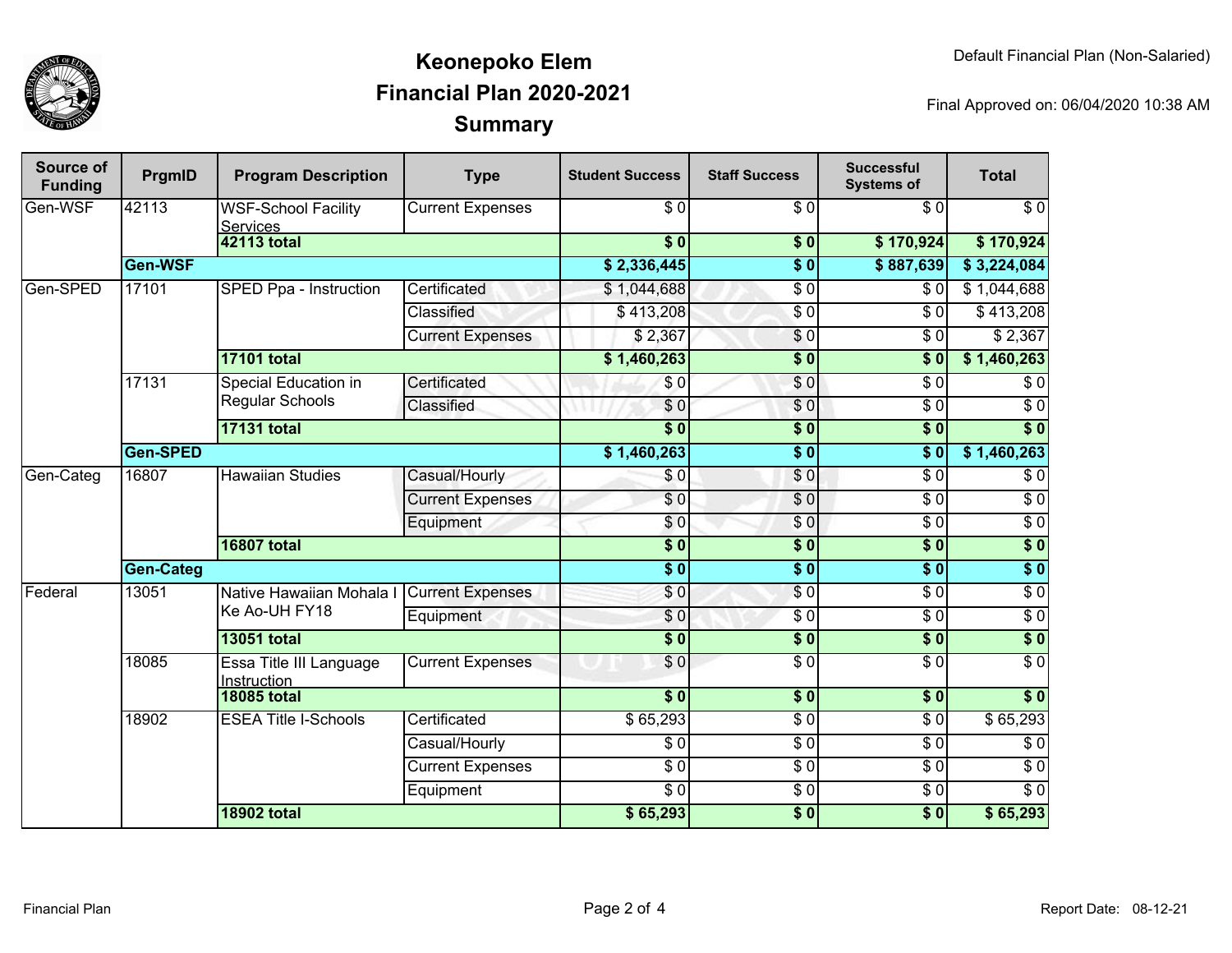

## **SummaryKeonepoko ElemFinancial Plan 2020-2021**

Final Approved on: 06/04/2020 10:38 AM

| Source of<br><b>Funding</b> | PrgmID             | <b>Program Description</b>               | <b>Type</b>             | <b>Student Success</b>    | <b>Staff Success</b>     | <b>Successful</b><br><b>Systems of</b> | <b>Total</b>     |
|-----------------------------|--------------------|------------------------------------------|-------------------------|---------------------------|--------------------------|----------------------------------------|------------------|
| Federal                     | 18935              | <b>ESEA Title I-Parent</b><br>Engagement | <b>Current Expenses</b> | $\sqrt{6}$                | $\overline{\$0}$         | $\overline{\$0}$                       | $\sqrt{6}$       |
|                             |                    | <b>18935 total</b>                       |                         | \$0                       | \$0                      | \$0                                    | $\sqrt{6}$       |
|                             | 20657              | Essa Title IIa Targeted<br>Prof Dev      | Casual/Hourly           | \$0                       | $\overline{\$0}$         | $\overline{\$0}$                       | $\overline{\$0}$ |
|                             |                    |                                          | <b>Current Expenses</b> | \$0                       | $\overline{\$0}$         | $\overline{\$0}$                       | $\sqrt{6}$       |
|                             |                    | <b>20657 total</b>                       |                         | $\overline{\textbf{S}^0}$ | \$0                      | \$0                                    | $\sqrt{6}$       |
|                             | 35913              | <b>Sch Prgm Food Services</b>            | Classified              | $\sqrt{6}$                | $\sqrt{6}$               | $\overline{\$0}$                       | $\sqrt{6}$       |
|                             |                    |                                          | Casual/Hourly           | \$0                       | \$0                      | $\overline{30}$                        | $\sqrt{6}$       |
|                             |                    | 35913 total                              |                         | $\overline{\textbf{S}^0}$ | $\overline{\textbf{50}}$ | \$0                                    | $\overline{\$0}$ |
|                             | Federal            |                                          |                         | \$65,293                  | $\overline{\$0}$         | s <sub>0</sub>                         | \$65,293         |
| Gen-Cent                    | 10301              | <b>Preschool Classroom</b>               | Certificated            | \$65,293                  | \$0                      | \$0                                    | \$65,293         |
|                             |                    |                                          | Classified              | \$34,434                  | \$0                      | \$0                                    | \$34,434         |
|                             |                    |                                          | <b>Current Expenses</b> | \$0                       | \$0                      | $\overline{30}$                        | $\overline{\$0}$ |
|                             |                    |                                          | Equipment               | \$0                       | $\overline{\$0}$         | \$0                                    | $\overline{\$0}$ |
|                             |                    | <b>10301 total</b>                       |                         | \$99,727                  | \$0                      | $\overline{\$0}$                       | \$99,727         |
|                             | 35163              | <b>Food Services-General</b><br>Fund     | Classified              | \$0                       | $\sqrt{6}$               | $\overline{30}$                        | \$0              |
|                             |                    |                                          | Casual/Hourly           | \$0                       | \$0                      | $\overline{\$0}$                       | $\overline{\$0}$ |
|                             |                    | 35163 total                              |                         | $\overline{\$0}$          | \$0                      | s <sub>0</sub>                         | $\overline{\$0}$ |
|                             | <b>Gen-Cent</b>    |                                          |                         |                           | \$0                      | \$0                                    | \$99,727         |
| Special                     | 35304              | Food Services-Special<br>Fund            | <b>Current Expenses</b> | \$0                       | $\overline{\$0}$         | $\overline{\$0}$                       | $\overline{\$0}$ |
|                             | <b>35304 total</b> |                                          |                         | \$0                       | \$0                      | \$0                                    | \$0              |
|                             | <b>Special</b>     |                                          |                         | \$0                       | \$0                      | $\overline{\$0}$                       | \$0              |
| <b>Grand Total</b>          |                    |                                          |                         |                           | \$0                      | \$887,639                              | \$4,849,367      |